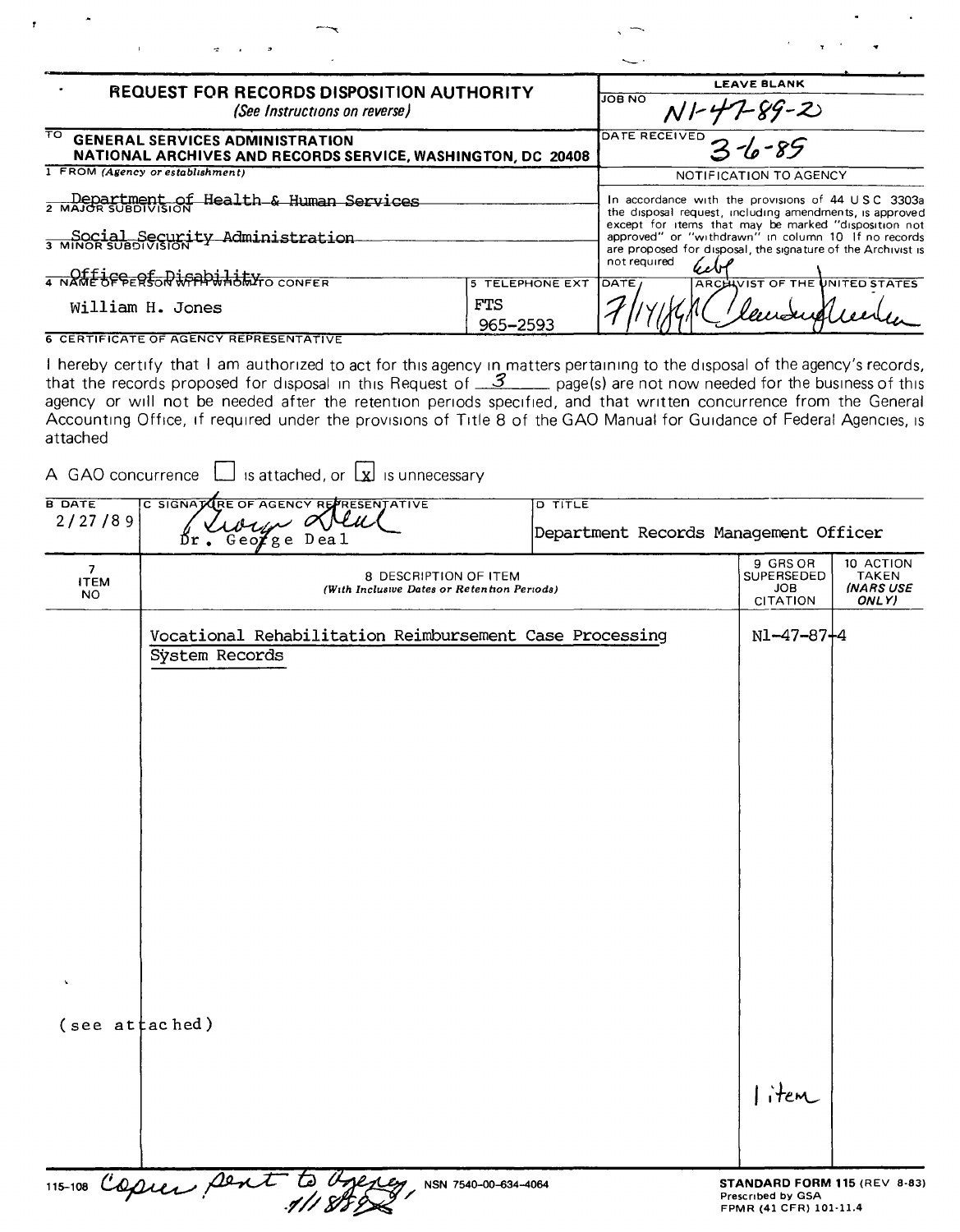# Page 2 of 3

 $(LRS 6-1-a)$ 

## vocational RehabIlitation Reimbursement Case Processing System Records

These records are used to determine and document whether a state vocational rehabilitation agency (VRA) or alternate participan can be reimbursed for the cost of vocational rehabilitation (VR) services provided to individuals while they are entitled to or eligible for Social Security benefIts and/or Supplemental Security Income (SSI) payments based on disability or blindness. The records consist of the hardcopy claim from the VRA or alternate participant for reimbursement of VR services, and an electronic master fIle of the claims. A subfile used for producing management information reports, and the reports themselves, are already scheduled (NI-47-87-4).

#### $1<sup>2</sup>$ Hard Copy Claim

these files contain the claim forms from the VRA or alernate participant and supplemental material such as evidence of employment consisting of copies of extracts of State and employer records; printouts of SSA records such as the master beneficiary/supplemental security record (MBR & SSR); SQA's certification that the individual worked the required amount of time; and the worksheet used to compute the amount  $\alpha$  payment. The claim form is keyed into the master system electronic record. The other records are examined for adjodication and the electronic system is coded to indicate the dedision and create an audit trail of the various records. The VRA or alternate participant has 60 days to appeal a decision. Hard copy claim material for claims under appeal wil not be destroyed until the issues have been resolved.

Not included with the claim material are: the monthly Dispatch Report and the attached individual notices of determination; nor are payment records and final adjudicative decisions, which are rewarded to the financial officer authorizing payment, include

### Proposed Retention

- a. Claim material housed in claims folders (created prior to full implementation of the electronic system): Destroy 6 years, 3 months after the close  $\mathbf{\hat{x}}$  the fiscal year in which final adjudication was made  $(G_8 \setminus G_1 - a)$ .
- b. Keyed claim forms and supporting material:

Destroy 90 days after fInal adJudication.